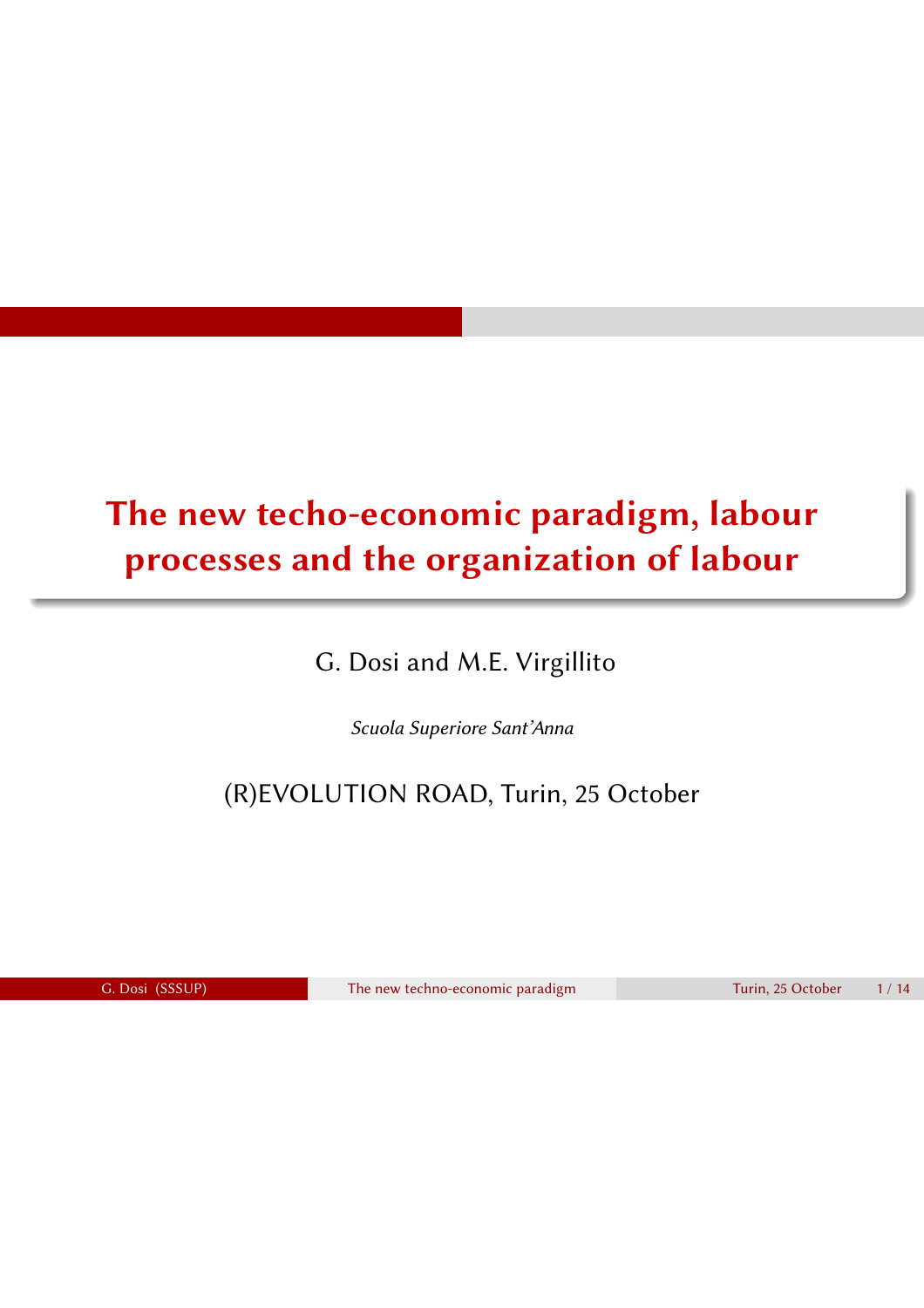# A Blade Runner scenario?

- A blossoming debate on the effects of robotization upon both employment and inequality is now spurring among scholars in the economic discipline.
- Should we expect an age of medieval techno-feudalism governed by a plutocracy which owns machines and robots, which will enjoy high standard of living, together with the most part of the population deprived of the benefits of technology?

G. Dosi (SSSUP) The new techno-economic paradigm Turin, 25 October 2 / 14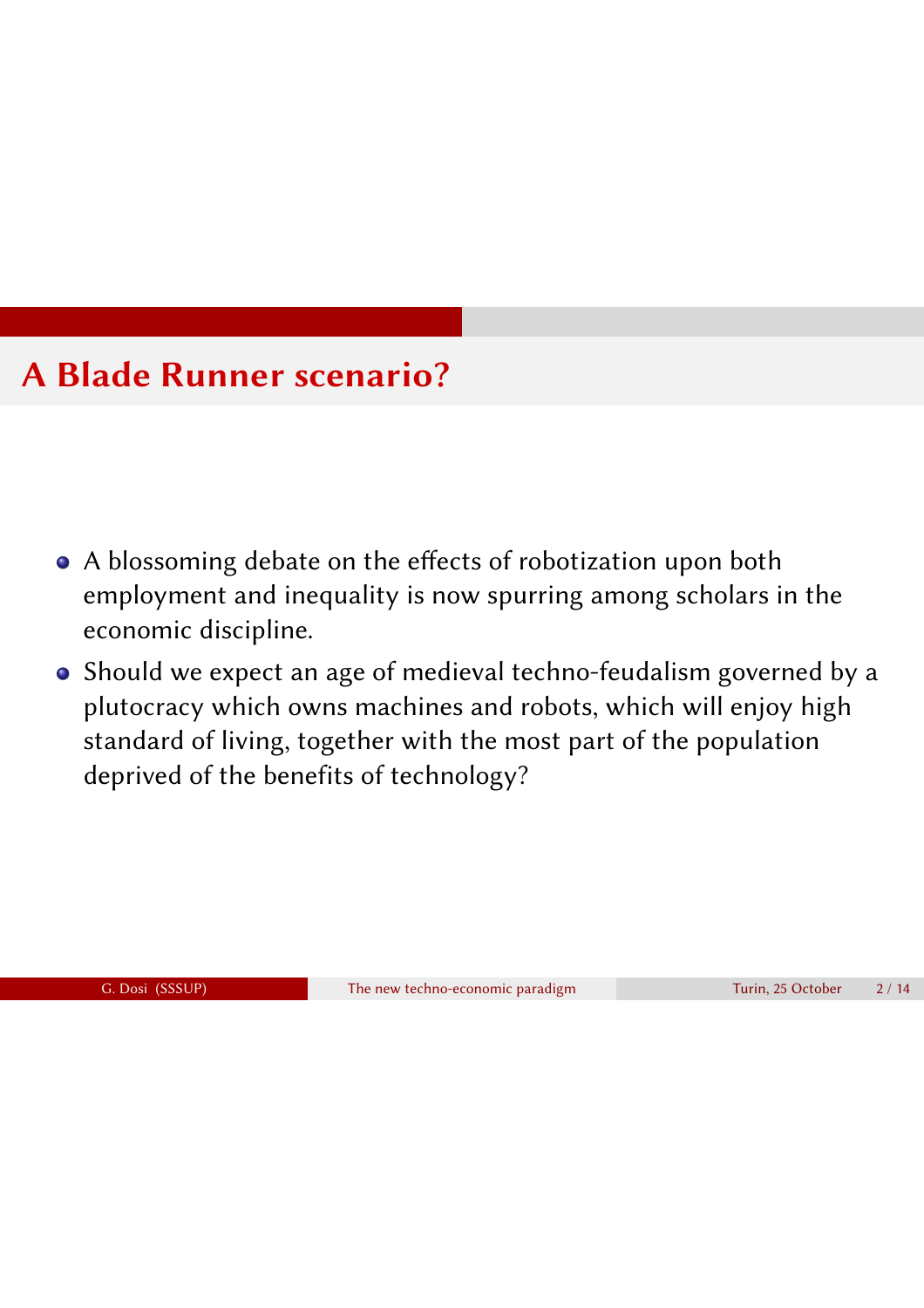Technology and macroeconomic developments

Matching or mismatching between three subsystems

- <sup>1</sup> The system of technologies
- 2 The economic machine
- <sup>3</sup> The system of social relations and institutions

G. Dosi (SSSUP) The new techno-economic paradigm Turin, 25 October 3/14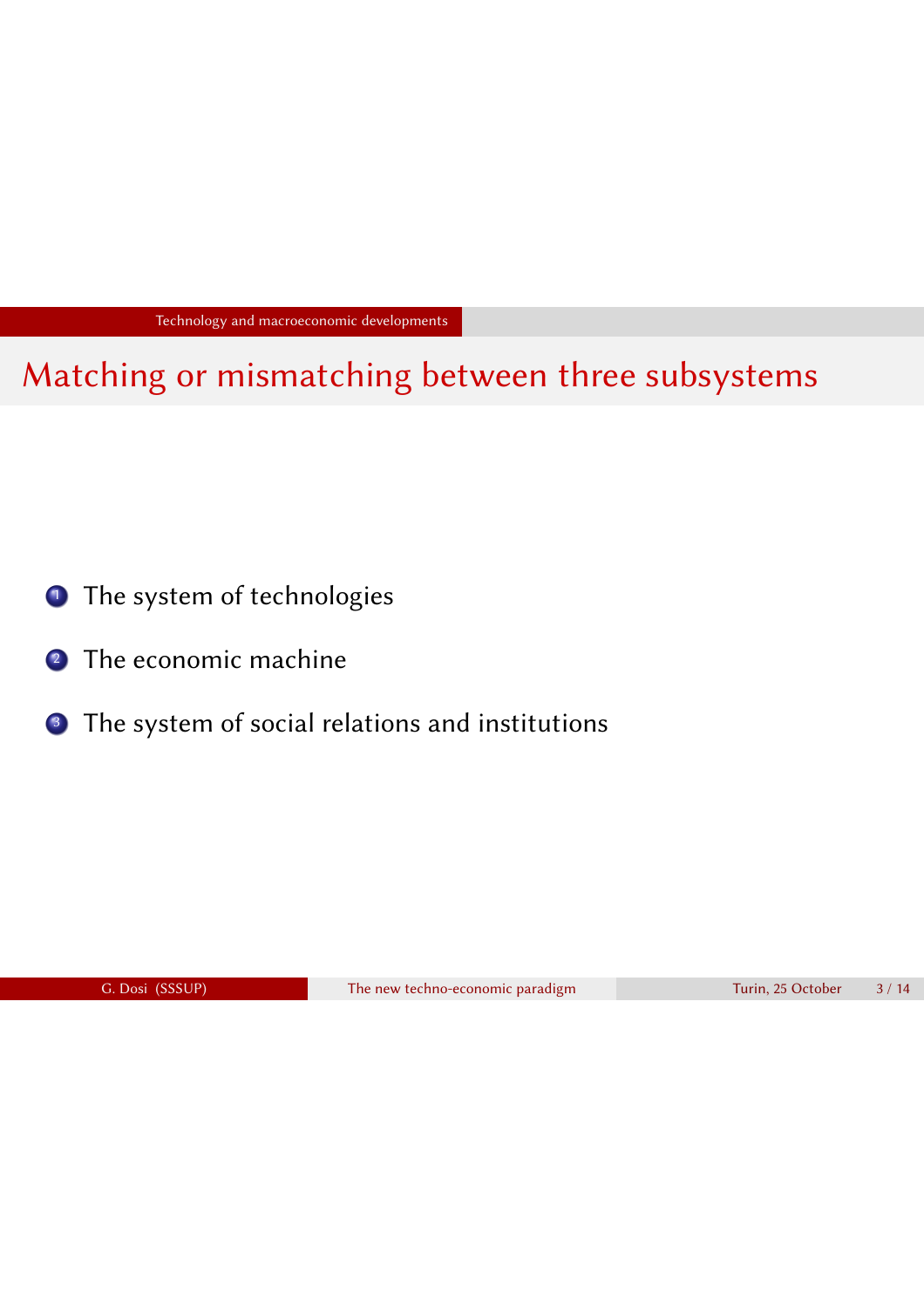Technology and macroeconomic developments

### The consistency conditions among:

- **1** The nature of the fundamental technological paradigms
- 2 The modes of production and labour processes associated with them
- <sup>3</sup> The patterns of interaction between the major social groups
- <sup>4</sup> The baskets of consumption, which are a function of income levels, income distribution, and given the latter, of the ways societies organize the use of non-working time, the provision of services, etc.

G. Dosi (SSSUP) The new techno-economic paradigm Turin, 25 October 4 / 14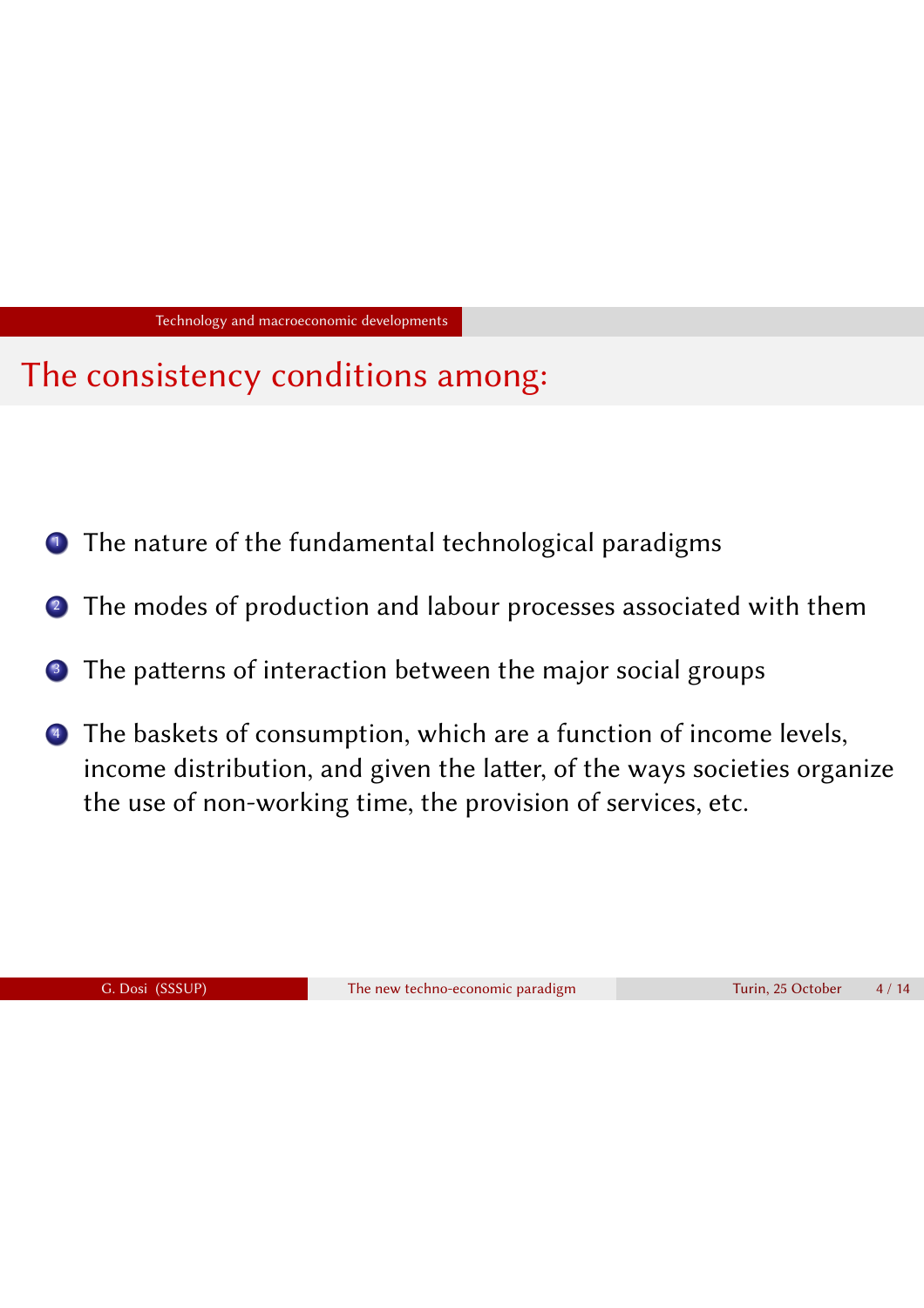Technology and macroeconomic developments

### The main question

### The emergence of a new techno-economic paradigm?

The massive introduction of robotized work certainly characterizes the industrial sectors, with robotic arms able to substitute for repetitive and routinized activities.

But, artificial intelligence, algorithms and software developments become increasingly relevant also in the service sectors, which nowadays employs the largest labour share.

As a direct consequence, robotization and AI do not represent a threat only for blue-collars workers, but for the white-collars as well.

G. Dosi (SSSUP) The new techno-economic paradigm Turin, 25 October 5/14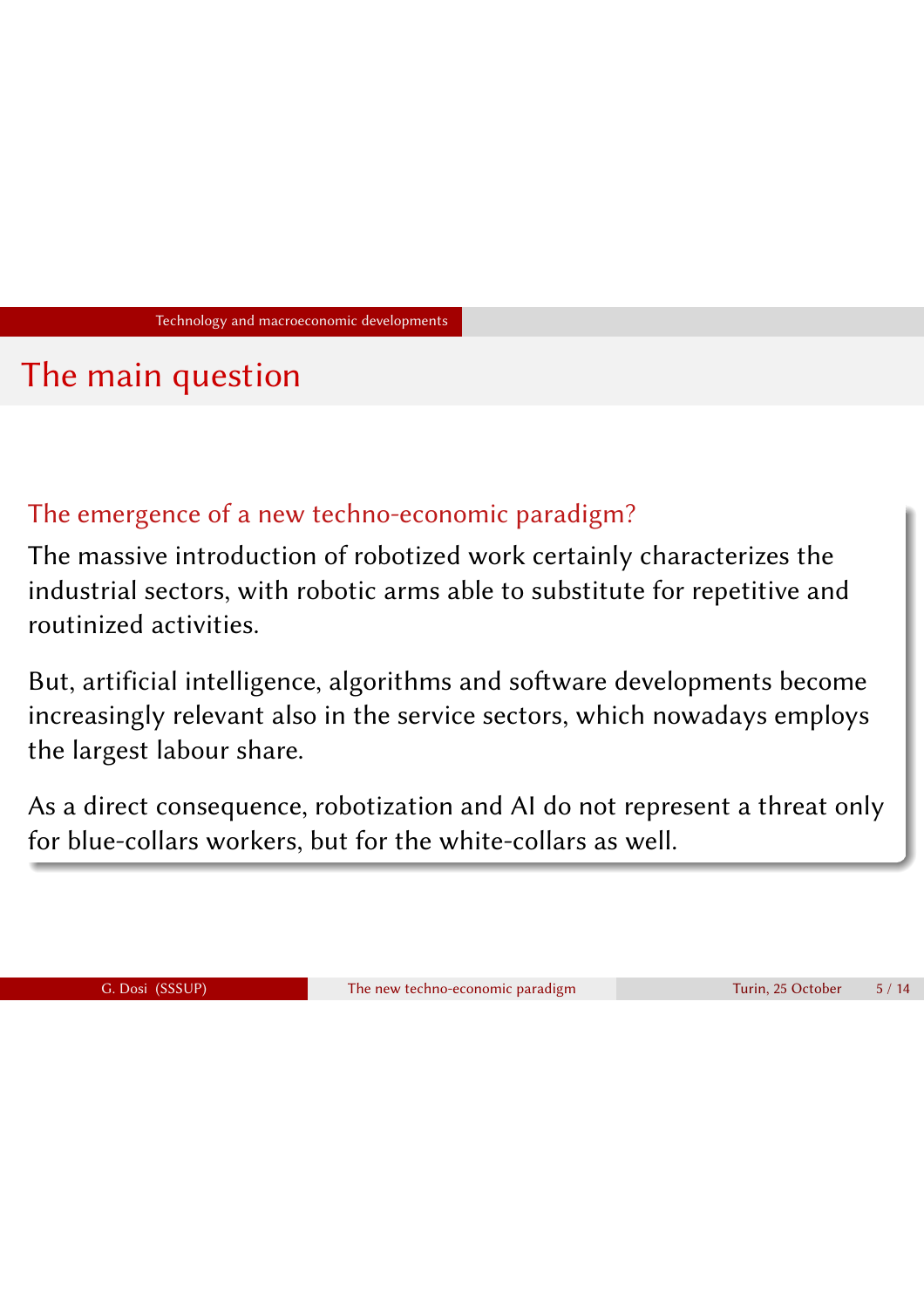Coexistence of Old Taylorism and Digital Taylorism but without Fordism!

Two archetypes of labour relations:

- Old Taylorism: clear control and subordinate working activity, vertical industrial relation
- Digital Taylorism: soft-power, fictitious independence, myth of creativity and self-organization

G. Dosi (SSSUP) The new techno-economic paradigm Turin, 25 October 6 / 14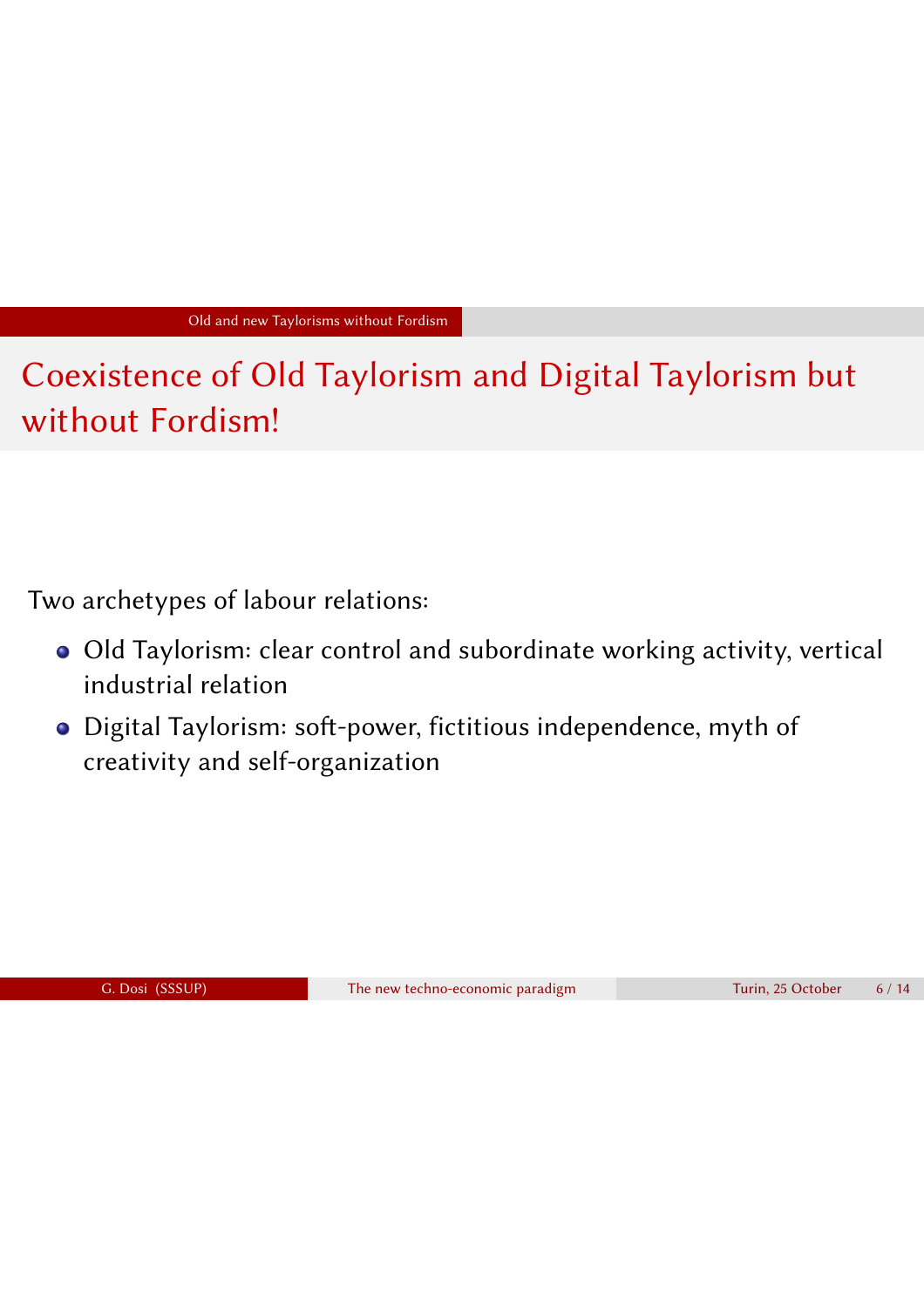### Old Taylorism in the ICT era

#### The Foxconn archetype: Source: Pun Ngai,"Nella fabbrica globale", 2015

Among the biggest worldwide employers and the first Chinese exporter.

- Massive migration from agricultural areas of young workers (born after 1980s)
- Factory-cum-dormitory: *Dormitory Labour Regime*
- Every factory building and dormitory has security checkpoints with guards standing by 24 hours a day
- All employees, whether they are going to the toilet or going to eat, must be checked
- Physical and verbal violence is systemic in Foxconn system. Workers are harassed and beaten up without serious cause

|  | G. Dosi (SSSUP) |
|--|-----------------|
|--|-----------------|

The new techno-economic paradigm Turin, 25 October 7 / 14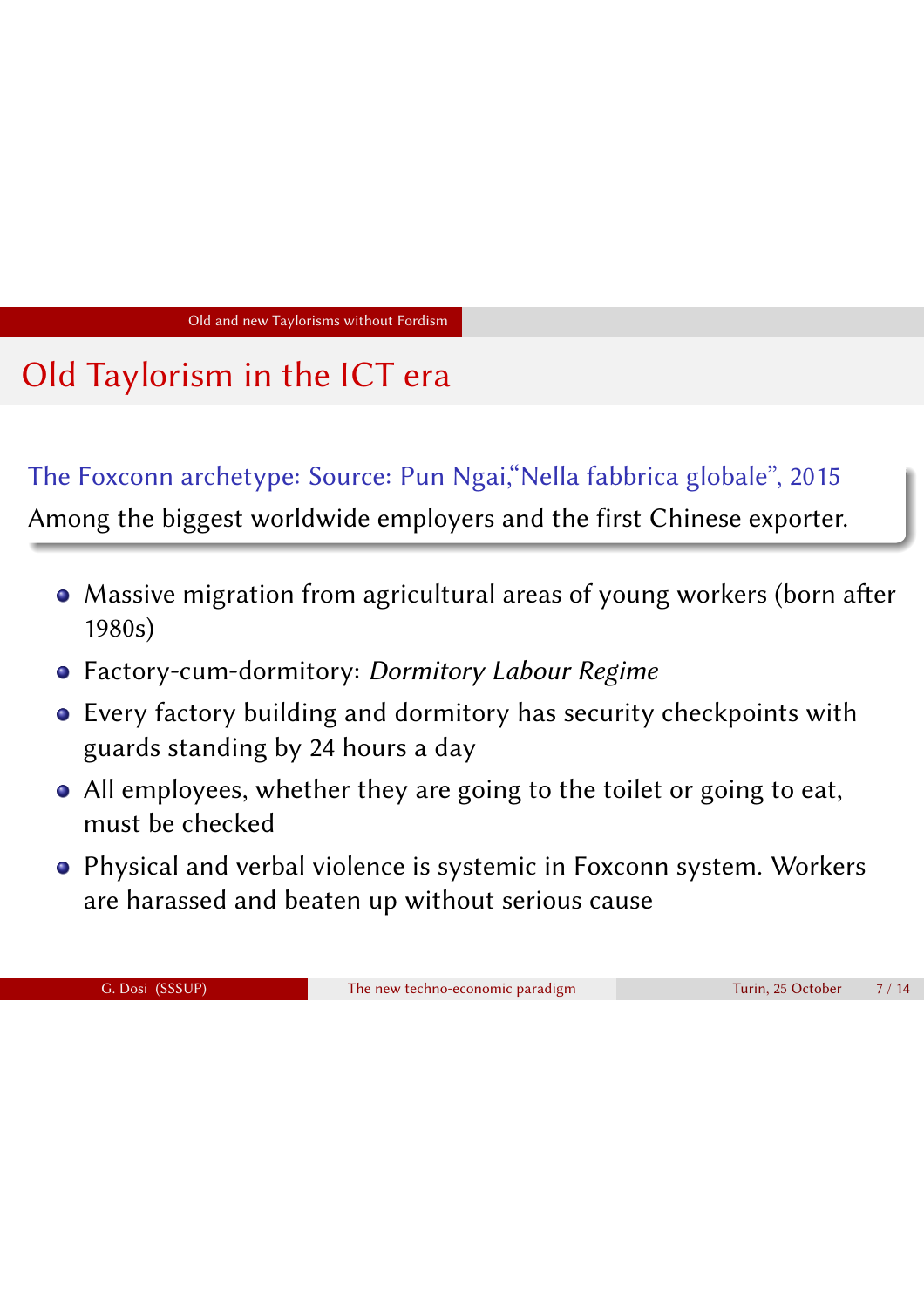## Old Taylorism

### The iPad case

The global value chain

- International brand-name corporations (Apple) who squeeze their suppliers
- To secure contracts, Foxconn minimizes costs, and transfers the pressure of low profit margins to frontline workers.
- Average wage quite close to the province minimum wage
- Massive reliance upon overtime hours
- price of the iPad :  $$ -499$
- **•** manufacturing costs: 9\$ equivalent to  $1.8\% \Rightarrow$  *Foxconn*
- o costs of components: 250\$ equivalent to 50%

Source: Pun Ngai,"Nella fabbrica globale", 2015

G. Dosi (SSSUP) The new techno-economic paradigm Turin, 25 October 8 / 14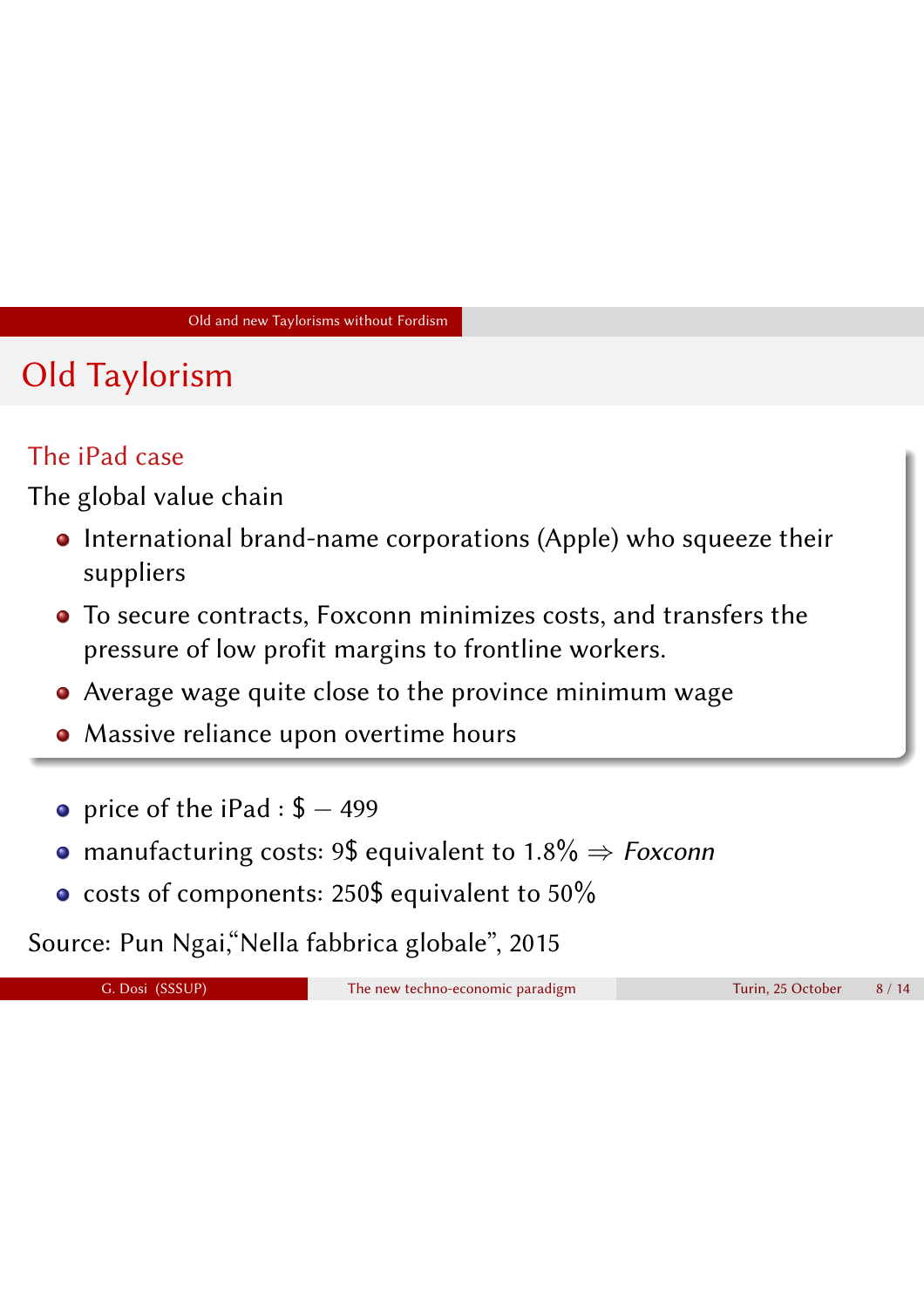### More on workers conditions

In 2010, 18 workers committed a suicide

A worker blog (after the 12 suicide at Foxconn)

To die is the only way to testify that we ever lived.

Perhaps for the Foxconn employees and employees like us – we who are called nongmingong, rural migrant workers, in China – the use of death is simply to testify that we were ever alive at all, and that while we lived, we had only despair. Source: Pun Ngai,"Nella fabbrica globale", 2015

G. Dosi (SSSUP) The new techno-economic paradigm Turin, 25 October 9/14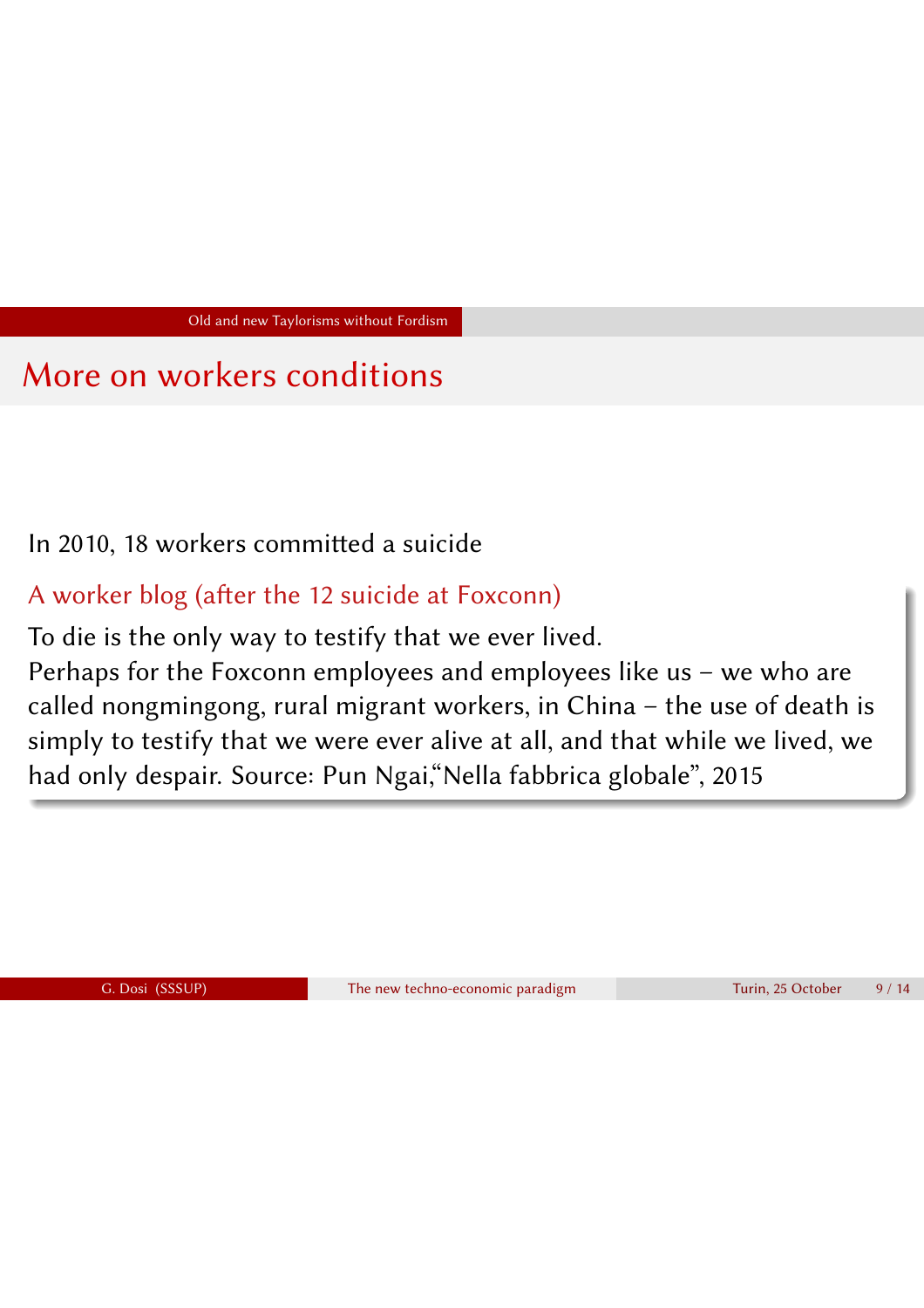### Digital Taylorism - The Uber-Foodora-Deliveroo archetype

- Based on cheap, generally educated workers
- Without a workplace
- Being "your own boss"
- **•** Transfer of the entreprenerial risk from firms to workers
- Managed not by people but by an algorithm that communicates with workers via smartphones
- Disappearance of both collective and even individual labour contracts

G. Dosi (SSSUP) The new techno-economic paradigm Turin, 25 October 10 / 14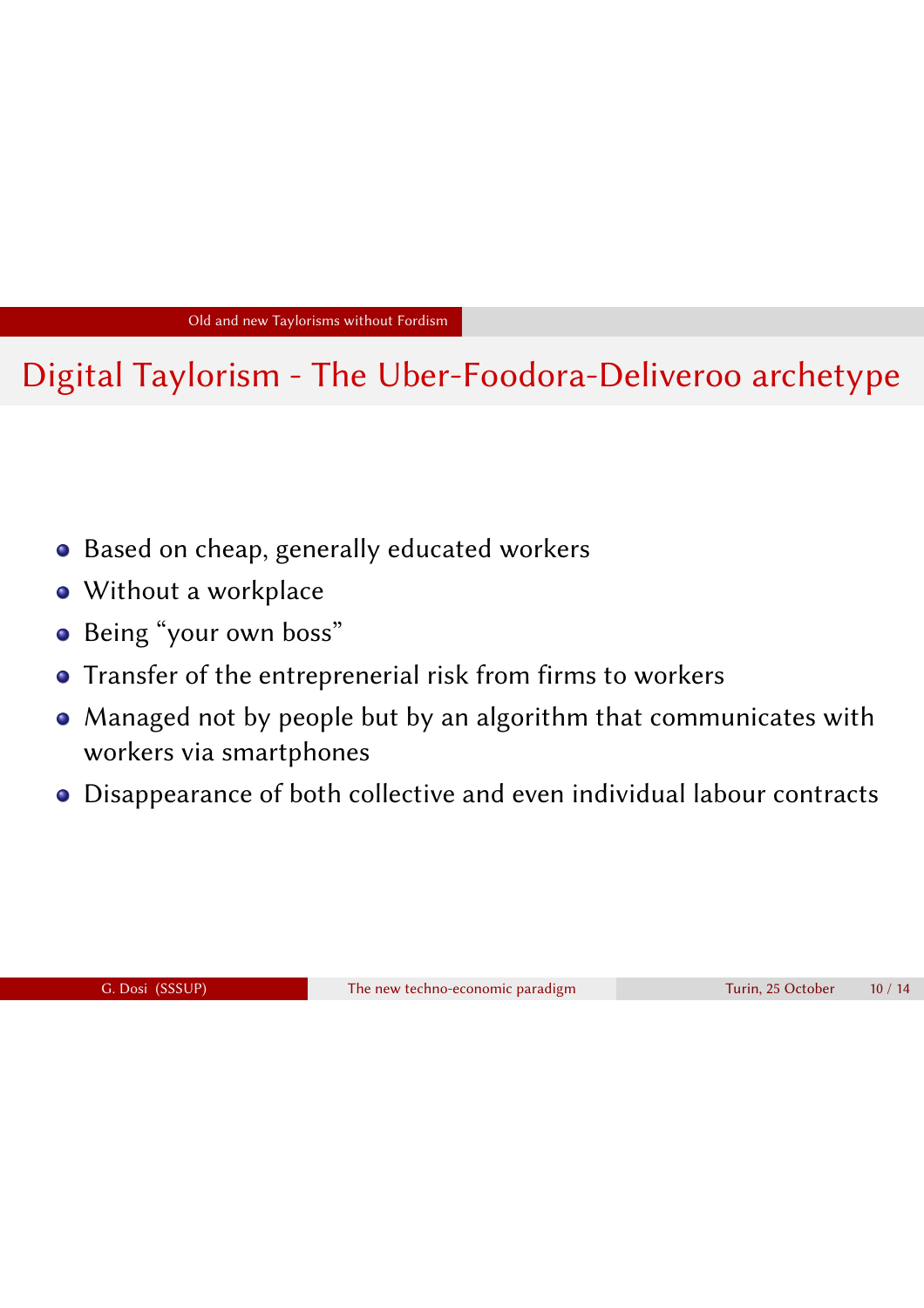# When your boss is an algorithm? Source FT

### How the App changes the salary - UberEats

- Started paying £20 an hour
- Then it moved to £3.30 a delivery plus  $£1$  a mile, minus a 25 per cent "Uber service fee", plus a  $£5$  "trip reward"
- Then the "trip reward" had been cut to £4 for weekday lunch and weekend dinner times, and to £3 for weekday dinner and weekend lunch times.

G. Dosi (SSSUP) The new techno-economic paradigm Turin, 25 October 11 / 14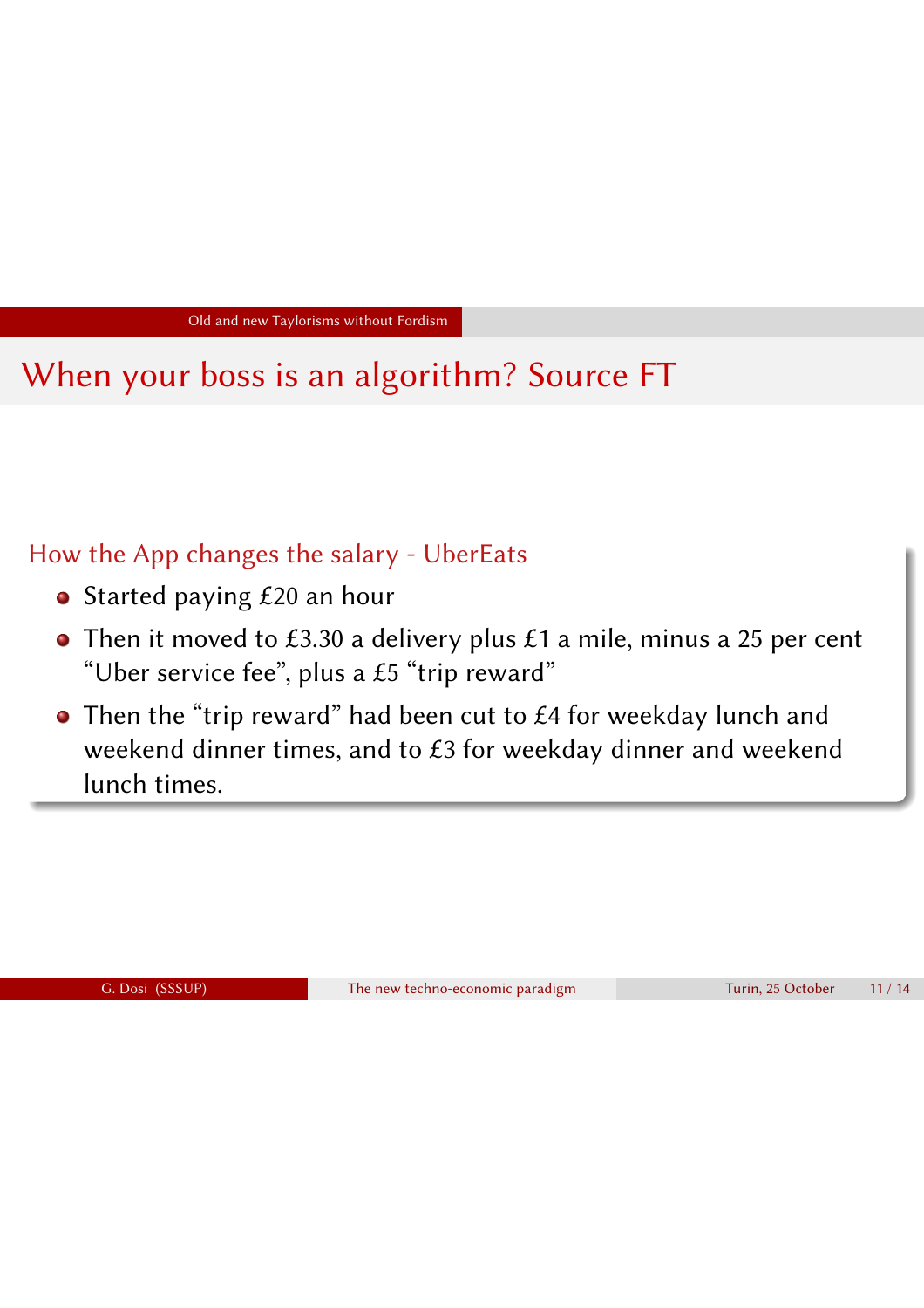### When your boss is an algorithm? Source FT

#### Algorithmic management - Control

How to instruct, track and evaluate a crowd of casual workers you do not employ, so they deliver a responsive, seamless, standardised service.

- **•** monitoring of the workers
- sending productivity evaluation messages (time to accept orders, time to deliver, travel time to restaurant, travel to customers, late orders)
- but... drivers can't be deemed employees because they have no obligation at all to log on to the app (Uber).

G. Dosi (SSSUP) The new techno-economic paradigm Turin, 25 October 12 / 14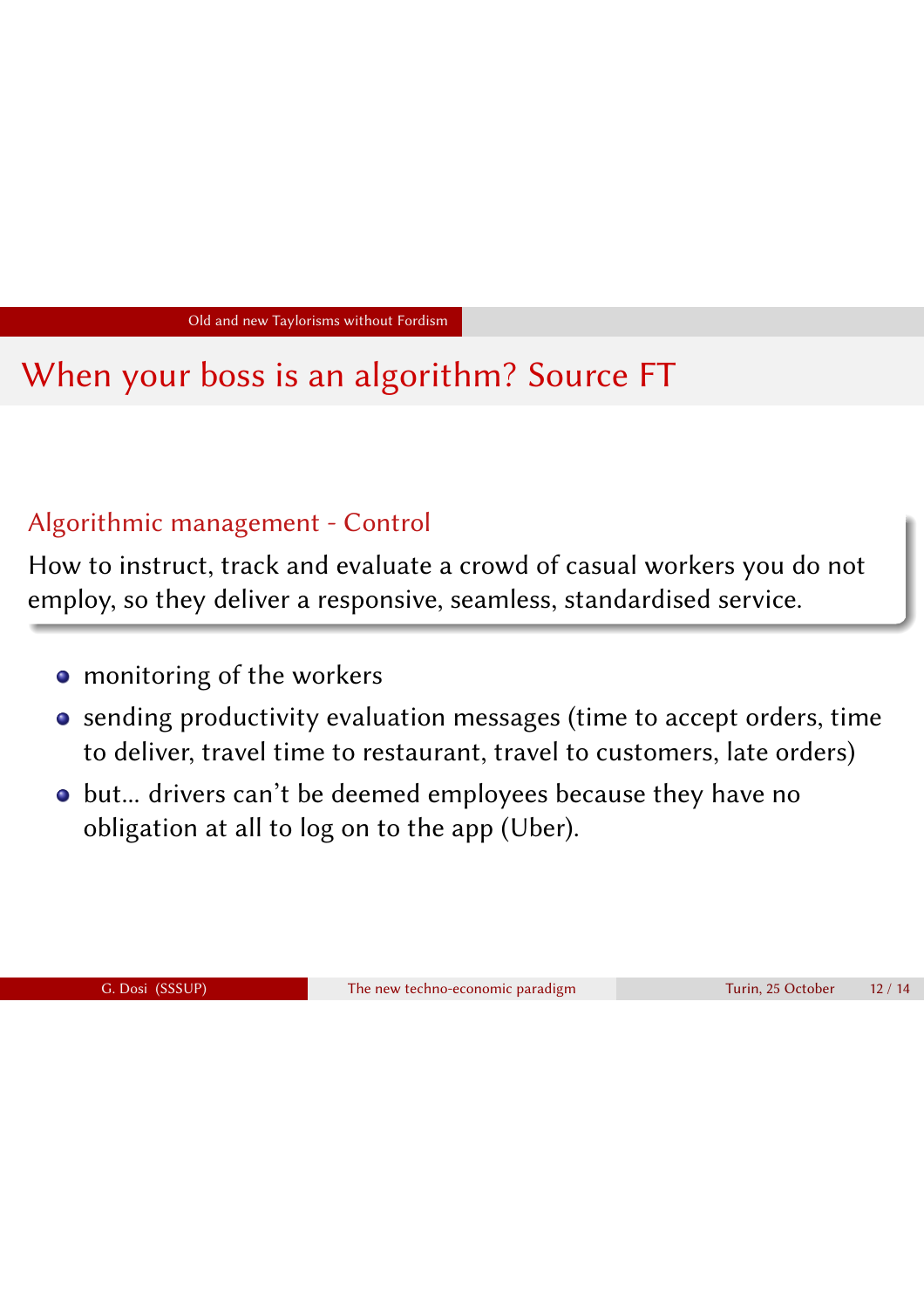Which unions for which workers

The challenges for labour organizations

- The treat of mass robotization and AI to both Uber and Foxconn workers
- Massive increase in labour shedding in both manufacturing and for the first time in services

G. Dosi (SSSUP) The new techno-economic paradigm Turin, 25 October 13 / 14